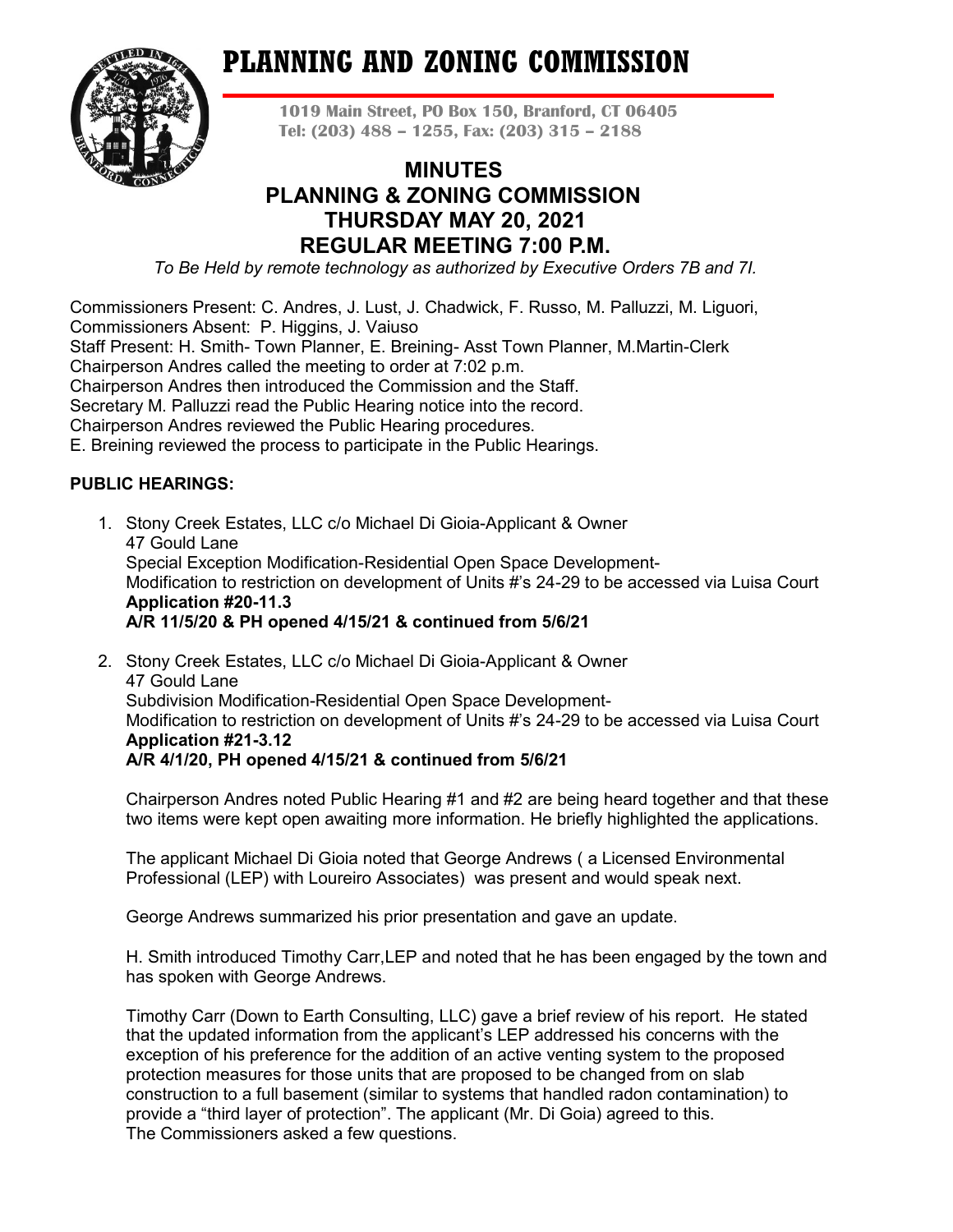H. Smith asked the applicant if they would grant a time extension to the 6-3-21 meeting to allow him time to complete the Resolutions and ensure he has the correct wording.

The Applicant (M. Di Gioia) agreed to grant the time extension to the 6-3-21 Planning & Zoning Meeting,which was accepted.

PUBLIC INPUT:

- 1. Claudio Richetelli-Asked what is being waterproofed if there is no water 8 feet below grade?
- 2. Holly Warner Asked how much water would affect an in ground pool? She said she has a pool and has seen the groundwater come up and twist the pool liner.
- 3. Louisa DeLand- She thanked G. Andrews for clarifying the water table levels. She is concerned about where the membrane ends around the perimeter and that it's been tested since the neighbors are all in tune to the water level in this area.

#### **Chairperson Andres noted that these 2 Public Hearing items are continued to the June 3 Planning & Zoning meeting to allow time for appropriate wording of conditions to be drafted.**

3. Sound Real Estate LLC,c/o Dan Merriam-Applicant 101 West Main St. Branford LLC c/o Jeanne Tahnk-Owner 101 West Main Street Special Exception- Car Storage Parking Lot **Application #21-3.6 A/R 3/4/21 & PH opened and continued from 5/6/21**

Chairperson Andres noted this is continued from the last meeting.

J. Pretti (Criscuolo Engineering) represented the applicant and noted he forwarded the light specs and a revised plan to the Planning & Zoning office today. He displayed and reviewed it for the commission. He noted that this property is not in the Regional Water Authority area so no review from them is needed.

Larry Merriam (one of the property owners) was present at the meeting and noted that they have another location in East Haven and that most of the tractor trailers go there. He said he will instruct the tractor trailers that do go to the Branford location to not unload vehicles in the road. He also said he was not aware that parking is not allowed on Rose Hill Road, they won't do it anymore.

PUBLIC INPUT: No one spoke.

# **Chairperson Andres closed the Public Hearing.**

4. Emily Abruzzo- Applicant Gerald John Bodziak & Emily Abruzzo- Owners 28 Pine Tree Drive Special Exception- Accessory Apartment **Application #21-3.10 A/R 5/6/21 & PH set for 5/20/21**

Emily Abrusso (Applicant) spoke first giving a summary of the property and the apartment and displaying photos.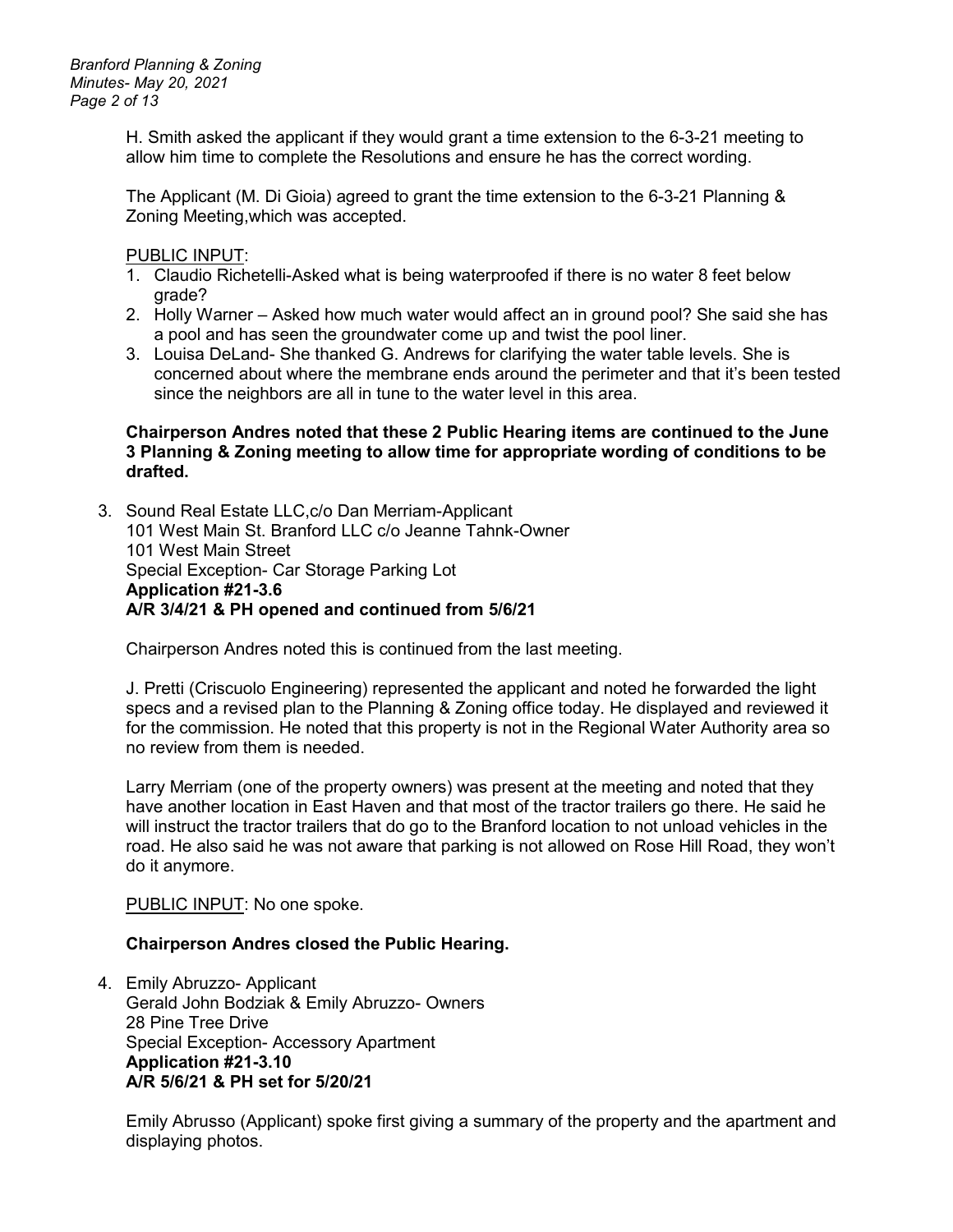*Branford Planning & Zoning Minutes- May 20, 2021 Page 3 of 13*

H. Smith reviewed the staff report.

# PUBLIC INPUT:

1. Claudio Richetelli- Asked what was originally permitted and what is grandfathered?

#### **Chairperson Andres closed the Public Hearing.**

- 5. Marc Reed- Applicant & Owner 46 Parish Farm Road Special Exception- Accessory Apartment & Oversized Accessory Structure **Application #21-3.4 A/R 3/4/21 & PH set for 5/20/21**
- 6. Marc Reed- Applicant & Owner 46 Parish Farm Road Special Exception- Grading (Section 6.8)- Installation of a Septic Tank **Application #21-5.3 To be A/R & PH set for 5/20/21**

These two applications (Items #5 AND 6) were heard together.

The Applicant (Marc Reed) spoke explaining he is proposing and accessory apartment for his elderly mother and an oversized 900 sq. foot garage with storage space above. He explained the accessory apartment will be in the space that is now his basement, therefore the garage is necessary since he is losing storage space. The other application is for a new septic system which has been approved thru the health department as well as the Inland Wetlands Commission.

E. Breining reviewed both the staff reports.

PUBLIC INPUT: no one spoke.

#### **Chairperson Andres closed the Public Hearing.**

7. Montowese Development Group, LLC-Applicant John R. & Anne Hines-(Owners of 14 Buckley Rd.) Branford Building Supplies-(Owners of 16 Buckley Rd) Branford Building Supplies – (Owners of 0 Buckley Rd) 14, 16 & 0 Buckley Road Special Exception & Coastal Site Plan –Open Space Residential Development **Application #21-3.11 A/R 4/1/21 & PH set for 5/20/21**

Attorney Amy Souchens represented Montowese Development Group and gave a brief overview of the project. She noted that David Sacco is present and will give a presentation of the development plan. She said she received the staff report, comments from DEEP and a few letters from abutting neighbors. She said she had not received any comments from the Town Engineer yet so the Public Hearing will need to be continued to the next Planning & Zoning meeting.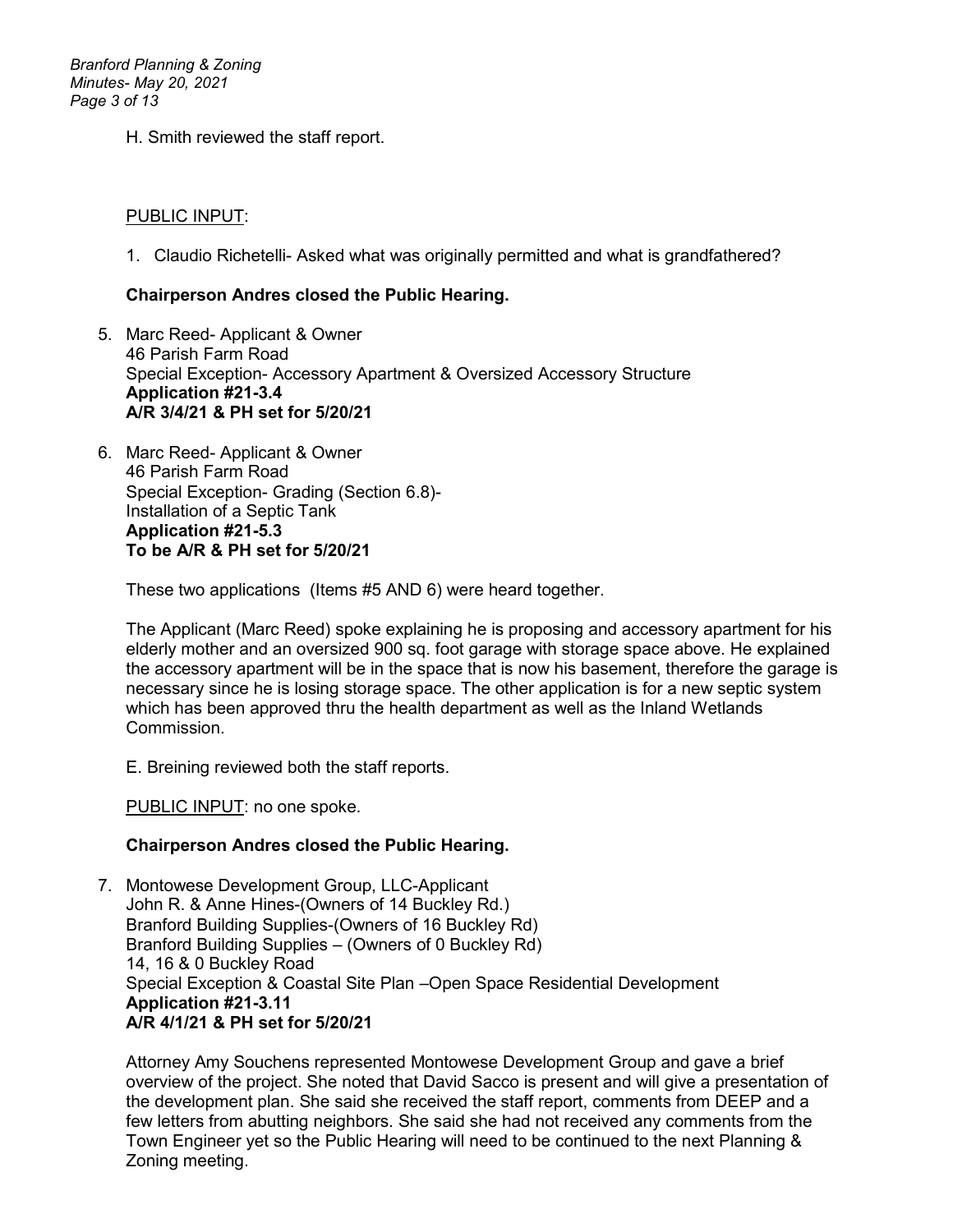David Sacco (Civil Engineer, TPA Design Group) spoke next and gave a PowerPoint presentation. He explained the proposal is for 12 residential units with common ownership. The parcel will have a 100 foot buffer along the edge of the wetland. There will also be an emergency only exit to Brightwood Lane.

He highlighted the open space areas and the grading and drainage plan. Oliver Gaffney then highlighted the landscaping plan.

Dave Sacco then reviewed the Lighting plan and displayed colored photos of the development.

H. Smith noted that the Town Engineer's comments have not been received yet. He then highlighted the site plans and reviewed the comments that were submitted by the consultants.

The Commissioners asked a few questions.

H. Smith said two letters from neighbors have been received in eh office and then distributed to the Commissioners.

# PUBLIC INPUT:

- 1. Dennis Flanagan- (RTM- 5<sup>th</sup> district) Said he has a few concerns, one being the emergency access at the end of Brightwood , as well as flooding issues and a traffic study. He also asked if the new homes will need flood insurance.
- 2. Louisa DeLand- She said there are many problems; some of them being the loss of natural space, zero screening between the houses. She spoke of the corridor which provides space for various wildlife. She is also interested in the Town Engineer's comments. Flooding and traffic are also problems. She felt this was not a well thought out plan. She hopes the board will do what's right.
- 3. Claudio Richitelli- Said 12 cluster homes in that small area is ridiculous. He asked how to make a manageable egress for emergency vehicles. He also asked if the tidal wetlands were disturbed when the trees were cut down. He is concerned about the wildlife in the areas as well as stormwater runoff.
- 4. Bill Horne- Said he was not speaking for the Land Trust. They have not had time to review the plan yet. He is familiar with the area. He spoke of public access and said the potential for public access is low. He also noted there is no place for parking. He spoke of other options for parking.
- 5. Justin DeLand- Said he chose this area because he wanted to be close to nature. He asked how emergency vehicles could maneuver the end of the cul de sac. Also, he noted this project would eliminate several large trees and disrupt natural corridors.
- 6. Michael & Ann Gargamelli-(30 Brightwood Ln) He asked how much fill was brought into the site. He also asked where the water would flow from the storm surge. And he asked about

landscaping along Buckley Road.

- 7. Richard Terrill-(15 Brightwood Ln) He spoke of vegetation that was noted on a plan but said it's gone now due to tornado this past August. He said this property is higher than his so his property floods. He asked what recourse does he have.
- 8. Louisa DeLand- She asked Barbara Richitelli to read the neighbors letter aloud.
- 9. Barbara Richitelli- Read the letter aloud which stated the many concerns of the neighbors including: flooding, the cul de sac, water runoff, density, reduction in property values, increase in noise and others.
- 10. Kris Akerley- He asked if the entire road from Ark Road be turned over to the association since it's currently owned by Branford Building supply.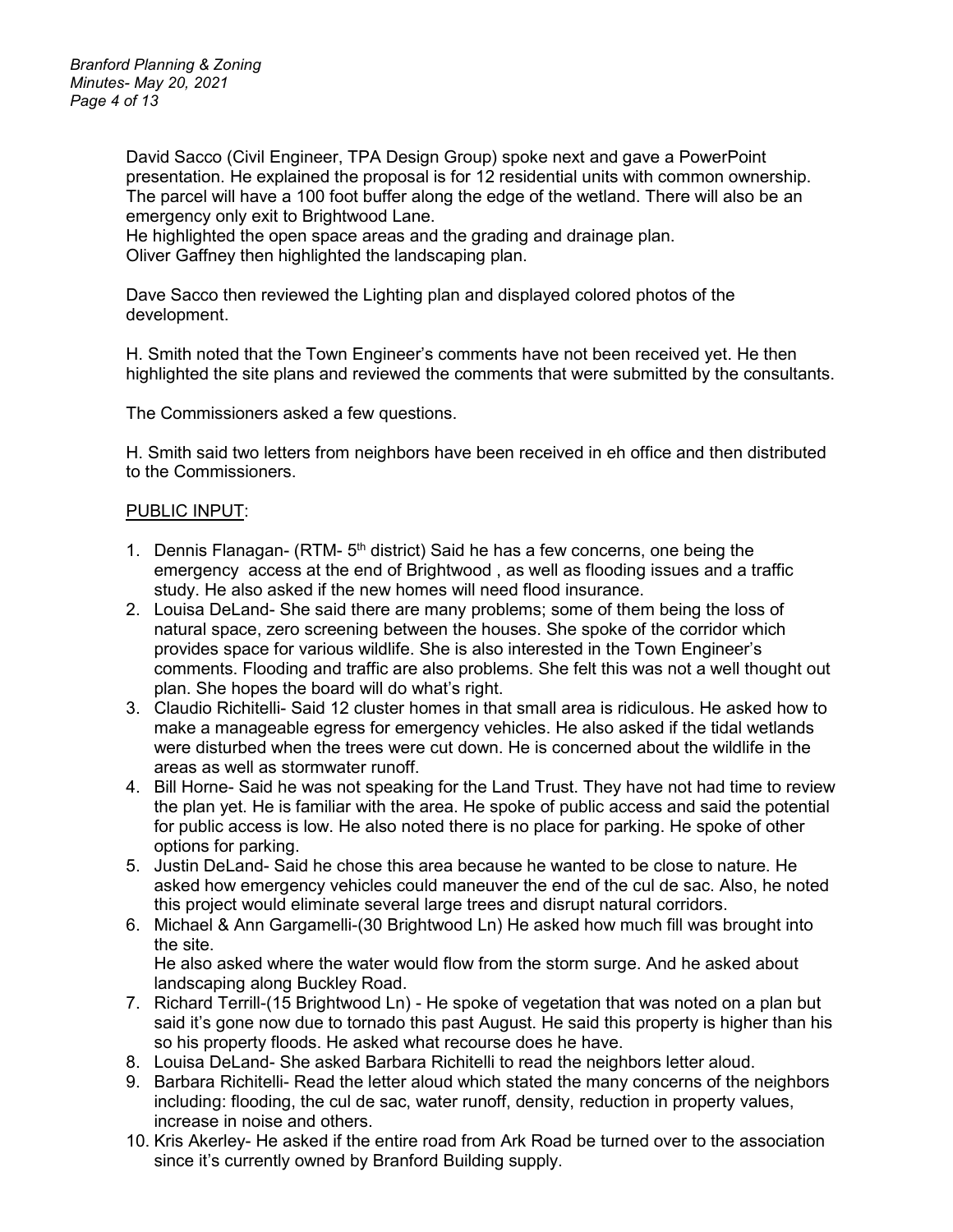E. Breining noted there are several comments in the chat .Chairperson Andres said these will be printed out and sent to the applicant.

# **Chairperson Andres stated this item will be continued to the June 3 Planning & Zoning Meeting.**

The Commission took a brief break and returned at 10:10 p.m.

8. Guy Ferraro- Applicant Kaminskas R & L Trustees, c/o Romualdas A. Kaminskas Jr.- **Owner** 540 East Main St. (Unit 7) Special Exception- Wholesale Furniture with 20% Retail Use **Application #21-5.2 A/R 5/6/21 & PH set for 5/20/21**

Tom Simjian (tenant) explained he wants to move his antique business to this location. He said its 80% wholesale with 20% retail space.

E. Breining reviewed the staff report.

#### PUBLIC INPUT:

1. Perry Maresca- He said there is nothing drastically different that that they are going to do in this space that hasn't been done in this space or an adjoining or nearby unit before. It will be open to the public for a portion of the business.For the most part, its similar to the printing use that was there in the past. All the other uses that are nearby this are similar in that they are minimal public uses.

The applicant asked about the lighting requirement since this is a business condo unit. H. Smith clarified that only additional new lighting from this point on will have to comply with the zoning regulations.

# **Chairperson Andres closed the public hearing.**

9. Amy Sherman (Trustee)- Applicant & Owner 130 Pawson Road Special Exception for Grading (Section 6.8) & Coastal Site Plan – In ground pool **Application #21-5.1 A/R 5/6/21 & PH set for 5/20/21**

J. Pretti (Criscuolo Engineering) represented the applicant noting she was also present . The application is for the installation of a new inground pool.

E. Breining reviewed the staff report.

# PUBLIC INPUT:

1. H. Plunkett- asked what the elevation will be? J. Pretti responded saying the elevation will be 18 ft at the back and 15 ft at the front. As well as 24-26 at he house.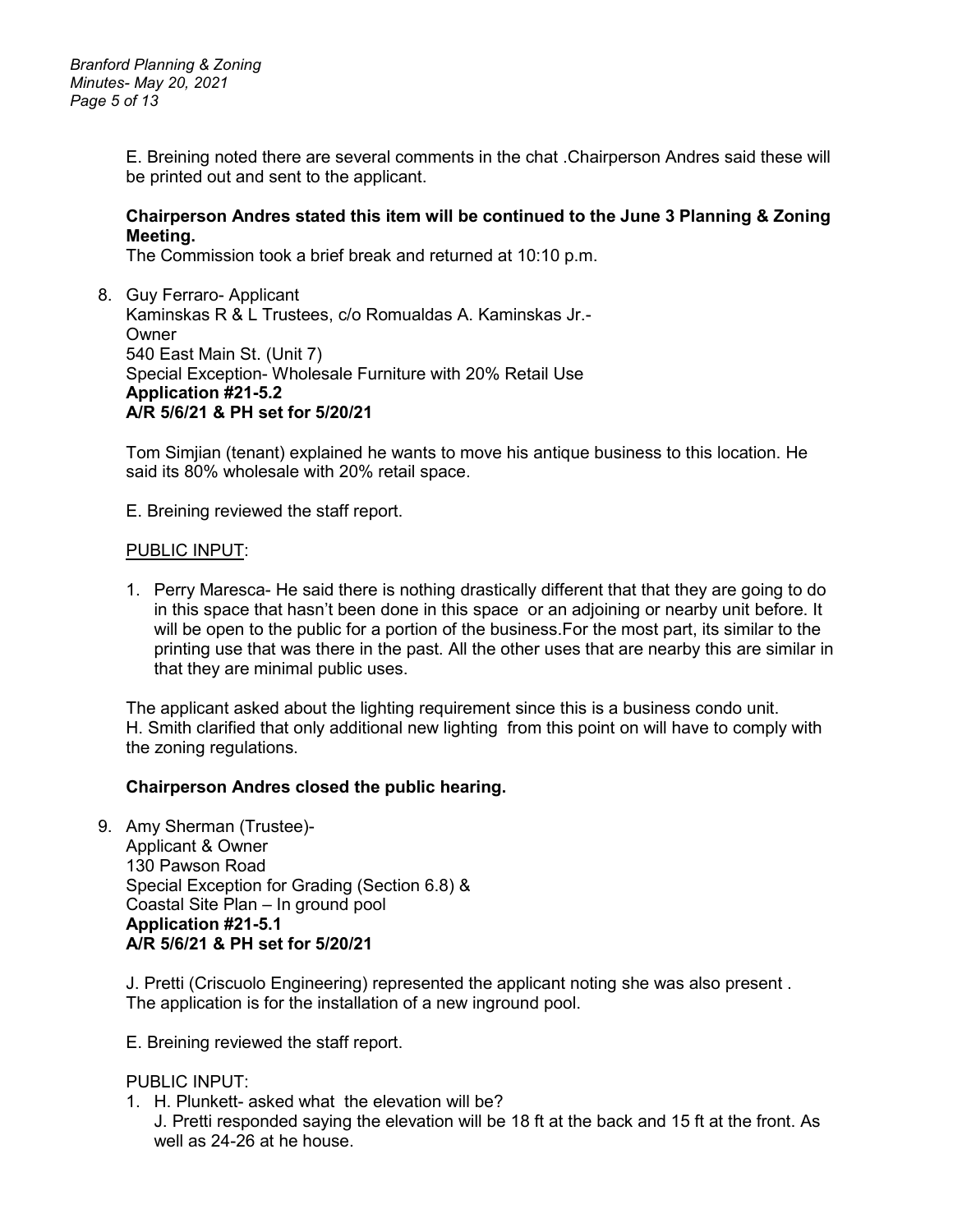*Branford Planning & Zoning Minutes- May 20, 2021 Page 6 of 13*

- H. Plunkett also asked how to mange the runoff. J. Pretti replied that the landscaping that
- is planned should address any if there is any.
- H. Plunkett asked where the fence is and J. Pretti showed him on the plan.

# **Chairperson Andres closed the public hearing**.

10. Martha McDowell-Applicant & Owner 8 Holly Lane Special Exception – Grading (Section 6.8) **Application #21-4.9 A/R 5/6/21 & PH set for 5/20/21**

J. Pretti (Criscuolo Engineering) represented the applicant and explained this application is for grading for the installation of a new septic system. He highlighted the site plan.

H. Smith reviewed the staff report.

PUBLIC INPUT: No one spoke. **Chairperson Andres closed the public hearing.**

# **MINUTES: 5/6/21**

- **J. Chadwick made a motion to approve the meeting minutes as written.**
- **J. Lust seconded the motion which passed unanimously.**

#### **CORRESPONDENCE: None RETURN TO TABLE:**

# **Comm. F. Russo was seated for Comm. J. Vaiuso who was absent.**

1. Sound Real Estate LLC,c/o Dan Merriam-Applicant 101 West Main St. Branford LLC c/o Jeanne Tahnk-Owner 101 West Main Street Special Exception- Car Storage Parking Lot **Application #21-3.6 A/R 3/4/21 & PH opened and continued from 5/6/21 F. Russo made amotion to approve the application with the Findings and Conditions below:**

# FINDING:

1. Subject to compliance with the conditions listed below, the Commission finds, based on the testimony and application materials presented, that the proposed use of the property is consisyent with the Special Exception Criteria per Section 9.8.F.

# CONDITIONS:

- 1. Prior to the issuance of a Zoning Permit or the authorization for the issuance of a Building Permit, the applicant shall install plant beds to satisfy the front and side yard landscaping requirements of Section 6.3 to the satisfaction of the Planning & Zoning Commission or its staff, whichever is appropriate.
- 2. To reduce glare, all fixtures shall be demonstrated to meet the IES full-cutoff definition unless they are emergency lights or very low level accent lights (less than 900 lumen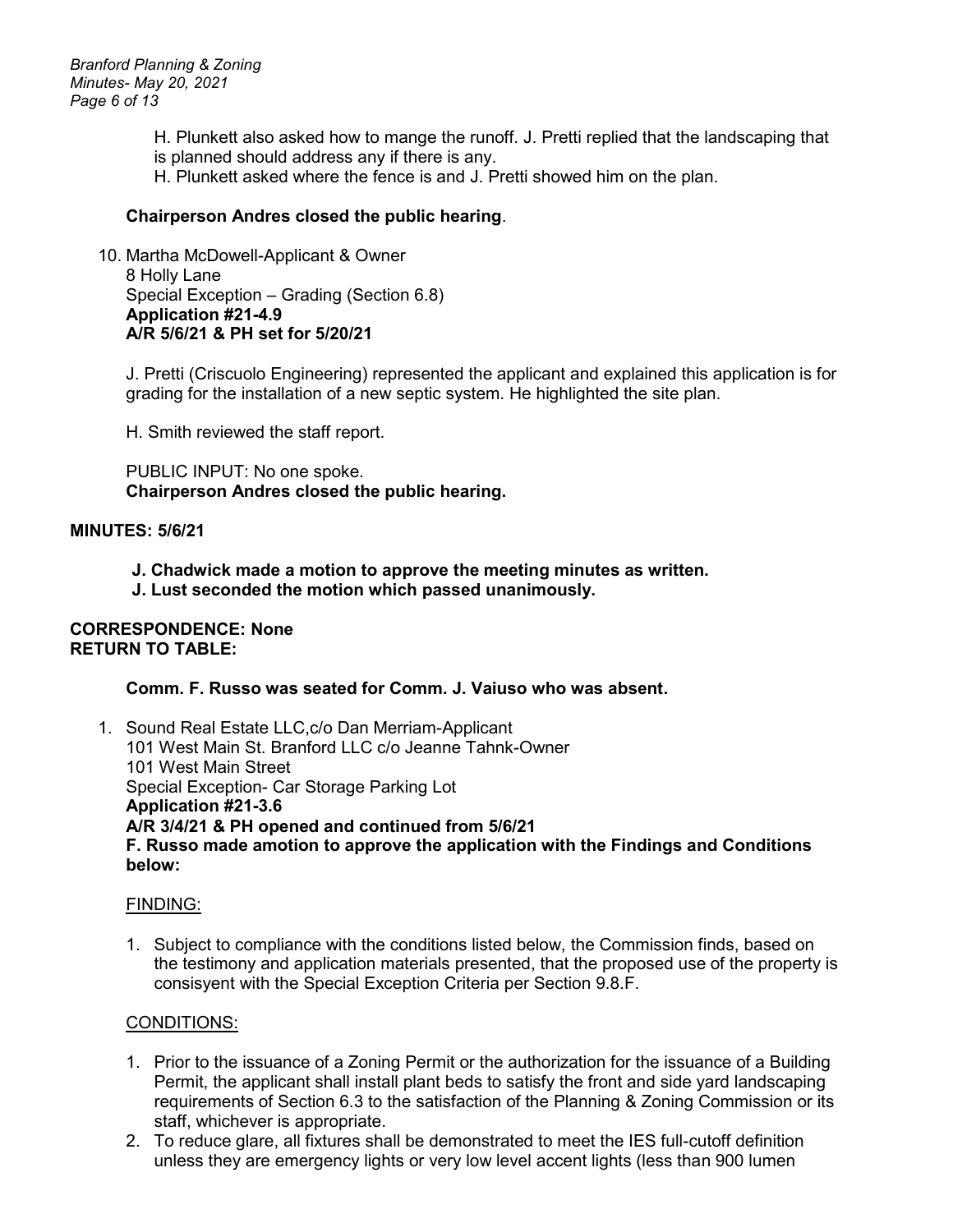*Branford Planning & Zoning Minutes- May 20, 2021 Page 7 of 13*

> output- less than an incandescent 100 watt bulb). Fixed, not adjustable arm mounts shall be used for all fixtures. The correlated color temperature of the light souce for all exterior fixtures, either building or pole mounted, shall be equal to or less than 3000 degrees Kelvin(K). Information on all building mounted light fixtures shall be provided including cut sheets with all model choices indicated and an updated photometric plan (sheet LP-1) including an updated schedule providing information on the different types of fixture (maker & model number, mounting height, lumens generated, etc.) and surface light level projections in foot-candles that are in compliance with the requirements of the Zoning Regulations.

# **J. Lust seconded the motion which passed unanimously.**

2. Emily Abruzzo- Applicant Gerald John Bodziak & Emily Abruzzo- Owners 28 Pine Tree Drive Special Exception- Accessory Apartment **Application #21-3.10 A/R 5/6/21 & PH set for 5/20/21**

### **M. Palluzzi made a motion to approve the application with the Findings and Conditions below:**

# FINDINGS:

- 1) Subject to compliance withthe conditions listed below, the Commission finds, based on the testimony and application materials presented, that the proposed use of the property is consistent with the Special Exception Criteria per section 9.8 of the zoning regulations.
- 2) The Commission finds that the existing vegetation satisfies the landscaping requirements per section 6.3.M.

# CONDITIONS:

- 1. Prior to the issuance of a Zoning Permit or the zoning authorization forthe issuance of a building permit, the following shall be addressed:
	- a. The owner of the accessory apartment propertymustfile a deed restriction on the land records requiring that, if rented the apartment be rented at or below prices that would qualify the apartment as "affordable housing" as defined in CGS Section 8-30G*.* The deed restriction shall be reviewed and approved by Town Counsel.Evidencethat the recorded deed is the deed restriction version approved by Town Counsel shall be submitted to the Town Planning and Zoning Office.
	- **b.** The applicant shall submit an updated and accurate bulk chart to the Planning & Zoning office.

# **J. Chadwick seconded the motion which passed unanimously.**

3. Marc Reed- Applicant & Owner 46 Parish Farm Road Special Exception- Accessory Apartment & Oversized Accessory Structure **Application #21-3.4 A/R 3/4/21 & PH set for 5/20/21**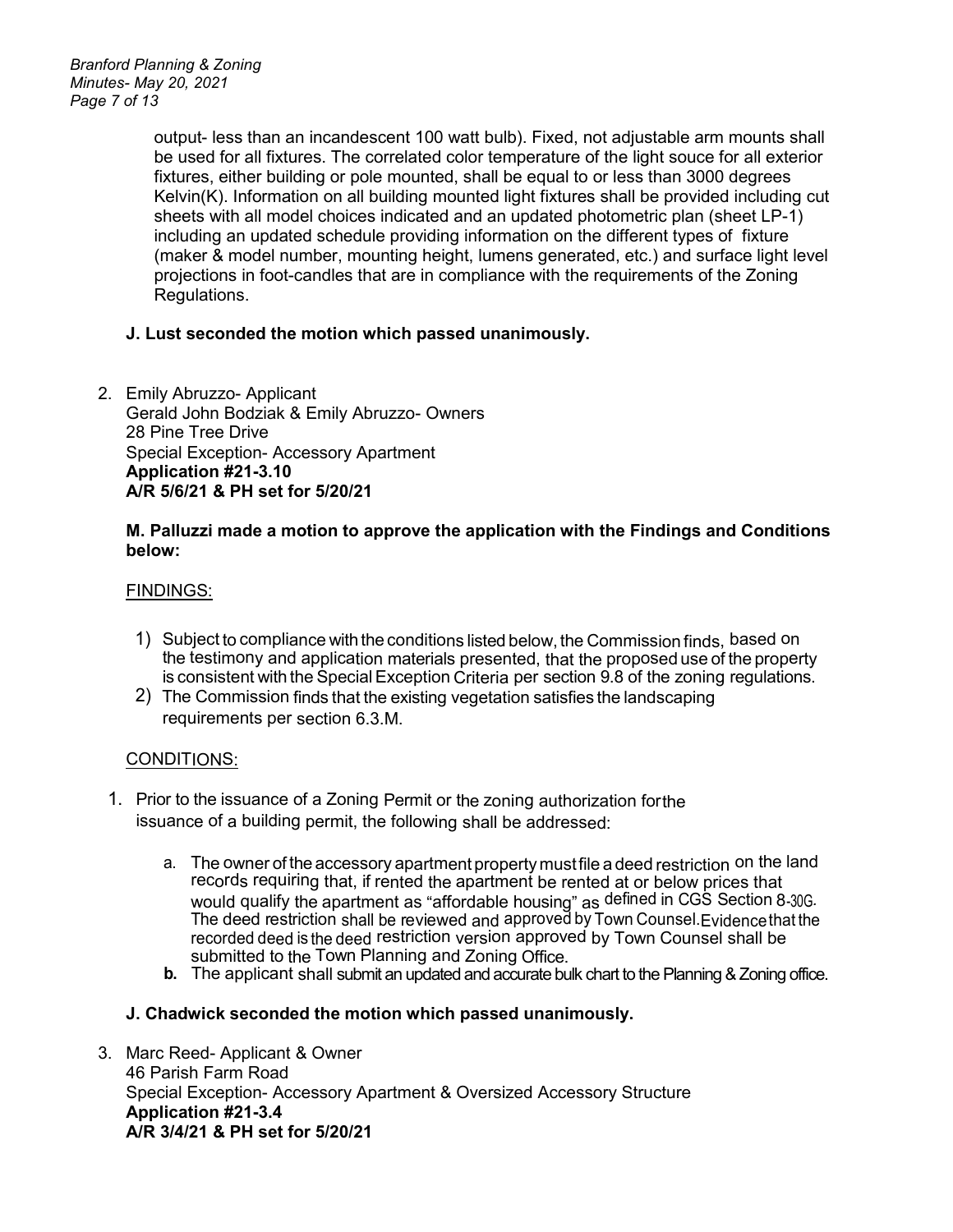### **J. Chadwick made a motion to approve the application with the Findings and Conditions below:**

# **FINDINGS:**

1) Subject to compliance with the conditions listed below, the Commission finds, based on the testimony and application materials presented, that the proposed use of the property is consistent with the Special Exception Criteria per section 9.8 of the zoning regulations.

# **CONDITIONS:**

- 1) Prior to the issuance of a Zoning Permit or the zoning authorization for the issuance of a building permit the following shall be addressed to the satisfaction of the Zoning Enforcement Officer:
	- a. The owner of the accessory apartment property must file a deed restriction on the land records requiring that the unit, **if rented** be rented at or below prices that would qualify the apartment as "affordable housing" as defined in CGS Section 8- 30g. The deed restriction is to be reviewed by the Town Counsel with evidence that the recording of executed deed is the deed restriction version approved by the Town Counsel.
	- b. Prior to the start of construction, the erosion control measures shall be installed to the satisfaction of the Zoning Enforcement Officer and maintained throughout the project

# **F. Russo seconded the motion which passed unanimously.**

4. Marc Reed- Applicant & Owner 46 Parish Farm Road Special Exception- Grading (Section 6.8)- Installation of a Septic Tank **Application #21-5.3 To be A/R & PH set for 5/20/21**

#### **J. Chadwick made a motion to approve the application with the Findings and Conditions below:**

# **FINDINGS:**

1) Subject to compliance with the conditions listed below, the Commission finds, based on the testimony and application materials presented, that the proposed use of the property is consistent with the Special Exception Criteria per section 9.8 of the zoning regulations.

# **CONDITIONS:**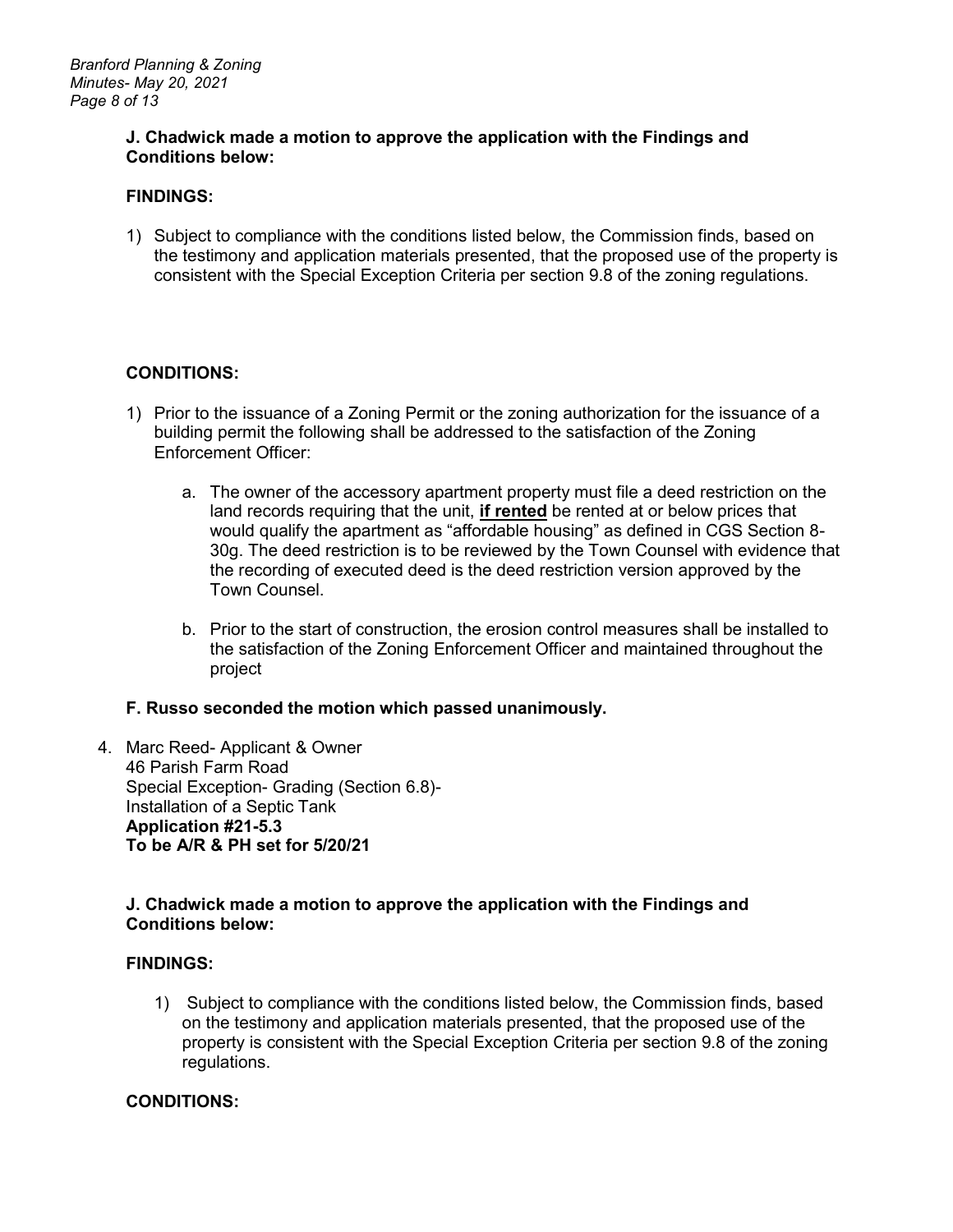*Branford Planning & Zoning Minutes- May 20, 2021 Page 9 of 13*

- 1) Prior to the issuance of a Zoning Permit or the zoning authorization for the issuance of a building permit the following shall be addressed to the satisfaction of the Zoning Enforcement Officer:
	- a. Prior to the start of construction, the erosion control measures shall be installed to the satisfaction of the Zoning Enforcement Officer and maintained throughout the project

# **J. Lust seconded the motion which passed unanimously.**

5. Guy Ferraro- Applicant Kaminskas R & L Trustees,c/o Romualdas A. Kaminskas Jr.- **Owner** 540 East Main St. (Unit 7) Special Exception- Wholesale Furniture with 20% Retail Use **Application #21-5.2 A/R 5/6/21 & PH set for 5/20/21**

**J. Lust made a motion to approve the application with the Findings and Conditions Below:**

# **FINDINGS:**

1. Subject to compliance with the conditions listed below, the Commission finds, based on the testimony and application materials presented, that the proposed use of the property is consistent with the Special Exception Criteria per Section 9.8.F.

# **CONDITIONS:**

- 1. Prior to the issuance of a Certificate of Zoning Compliance or the zoning issuance of Certificate of Occupancy, the following should be addressed to the satisfaction of the Town Planner or his designee.
- a. To reduce glare, all new fixtures shall be demonstrated to meet the IES full-cutoff definition unless they are emergency lights or very low level accent lights (less than 900 lumen output – less than an incandescent 100 watt bulb). Fixed, not adjustable, arm mounts shall be used for all fixtures. The correlated color temperature of the light source for all exterior fixtures, either building or pole mounted, shall be equal to or less than 3000 degrees Kelvin (K). Information on all building mounted light fixtures shall to be provided including cut sheets with all model choices indicated and an updated photometric plan (Sheet LP-1) including an updated schedule providing information on the different types of fixture (maker & model number, mounting height, lumens generated, etc.) and surface light level projections in foot-candles that are in compliance with the requirements of the Zoning Regulations.
- 2. The applicant shall dedicate no more than twenty percent (20%) of the gross floor area of Unit 7, 540 E Main Street to the retail space.
	- **J. Chadwick seconded the motion shich passed unanimously.**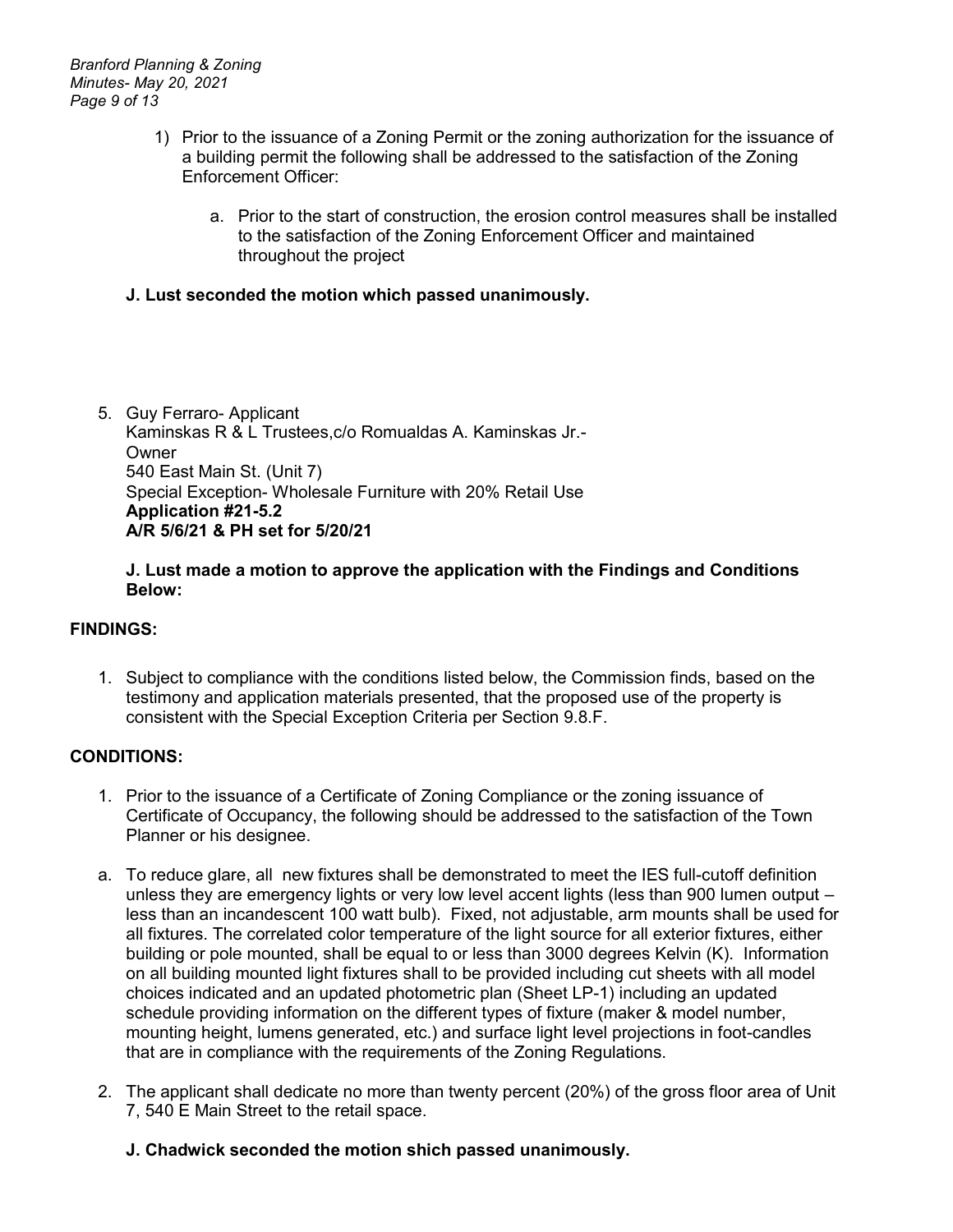*Branford Planning & Zoning Minutes- May 20, 2021 Page 10 of 13*

> 6. Amy Sherman (Trustee)- Applicant & Owner 130 Pawson Road Special Exception for Grading (Section 6.8) & Coastal Site Plan – In ground pool **Application #21-5.1 A/R 5/6/21 & PH set for 5/20/21**

# **F. Russo made amotion to approve the application with the Findings and Conditions Below:**

# **FINDINGS:**

1. The Coastal Site Plan is consistent with the goal and policies of the Coastal Area Management Act (CGS Section 22a-92) and incorporates conditions and modifications necessary to mitigate adverse impacts on coastal resources and any future water dependent activities.

### **CONDITIONS:**

- 1. Prior to the start of construction erosion control measures shall be installed to the satisfaction of the Zoning Enforcement Officer and maintained throughout the project.
- 2. The Special Exception approval under Section 6.8 granted with the approval of this application shall expire one-year from the date of decision on this application unless renewed by the Commission pursuant to Section 6.8.L.

# **J. Lust seconded the motion which passed unanimously.**

7. Martha McDowell-Applicant & Owner 8 Holly Lane Special Exception – Grading (Section 6.8) **Application #21-4.9 A/R 5/6/21 & PH set for 5/20/21**

#### **F. Russo made a motion to approve the application with the Findings and Conditions below:**

#### FINDING:

1.Subject to compliance with the conditions listed below, the Commission finds , based on the testimony and application materials presented, that the proposed use of the property is consistent with the Special Exception Criteria, per sections 6.8 and 9.8.

#### CONDITIONS:

1.Prior to the start of construction or any earth disturbing activity, erssion control measures shall be installed to the satisfaction of the Zoning Enforcement Officer and maintained throughout the project.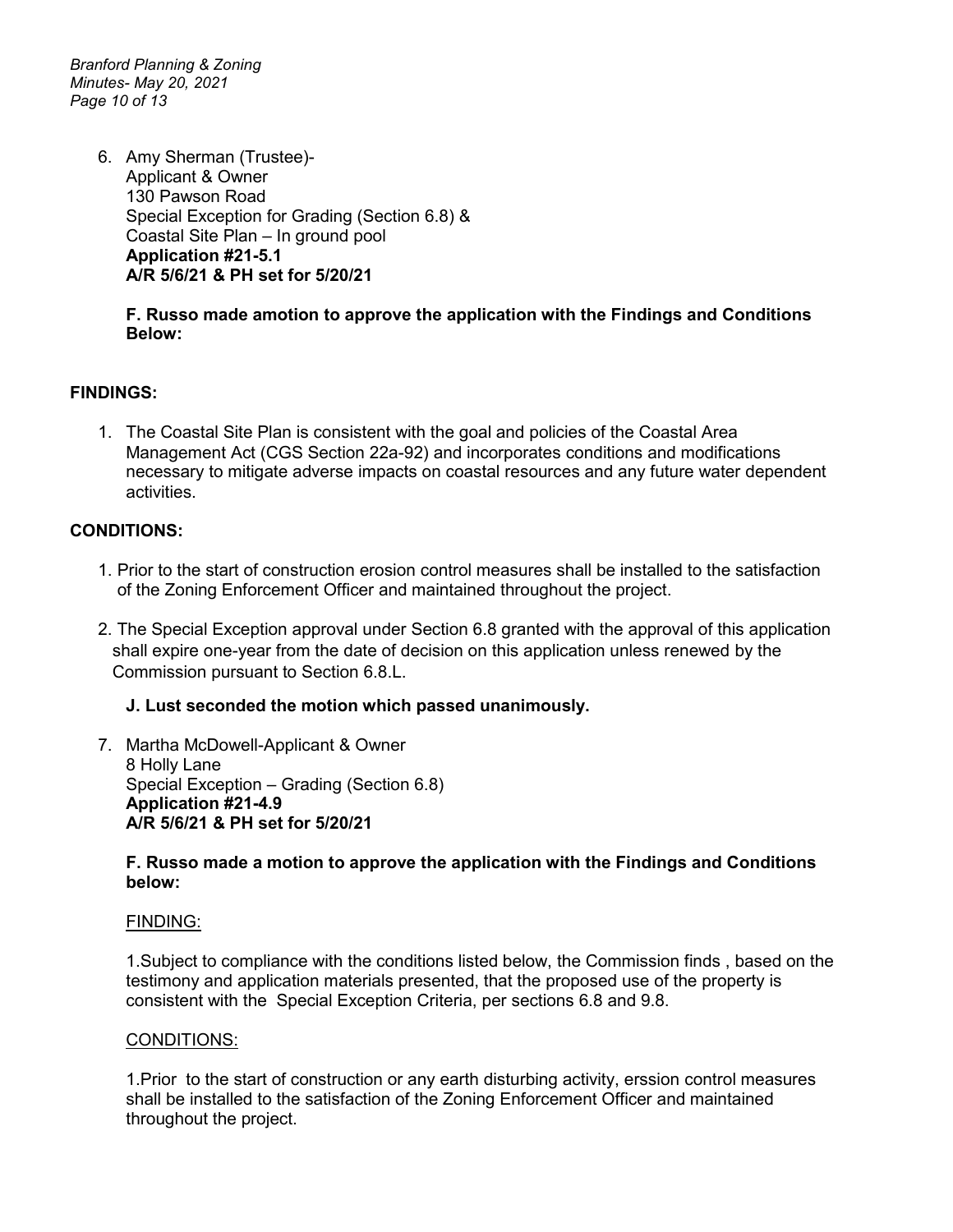2.Prior to the start of construction, revised plans clearly indications erosion control measures shall be submitted to the Planning and Zoning Office.

3.The Special Exception approval under Section 6.8 granted with the approval of this application shall expire one-year from the date of decision on this application unless renewed by the Commission pursuant to Section 6.8.L.

4.Heavy equipment and machinery shall only operate between the hours of 7:30 a.m. and 7:30 p.m. per the zoning regulations.

5.Upon completion of any earth moving activity approved by the Commission, a final as-built plan, prepared and sealed by a Connecticut-licensed land surveyor and in sufficient detail to demonstrate compliance with the approved permit, shall be submitted to the Twon Engineer for approval.

# **J. Chadwick seconded the motion which passed unanimously.**

# **OLD BUSINESS:**

1. Branford Electric RR Assn, Inc. c/o John Proto-Applicant & Owner 45-55 & 46-52 Alex Warfield Rd. Special Exception - Grading (Section 6.8) **Application #21-4.7 A/R on 5/6/21 & PH to be set** 

# **PH to be set by Staff & Chairperson**

2. DeMartino Development & Construction LLC, c/o Dominick DeMartino-Applicant & Owner 102 & 104 Stony Creek Road Special Exception – Grading (Section 6.8) **Application #21-4.8 A/R on 5/6/21 & PH to be set**

**PH to be set by Staff & Chairperson**

# **NEW BUSINESS:**

1. Syed Sami- Applicant Oil Barons Inc. c/o Robert Hartmann-Owner 49 Leetes Island Road Special Exception Modification-Convenience Store **Application #21-5.4 To be A/R & PH to be set**

# **PH to be set by Staff & Chairperson**

2. Lazarus & Sargeat, c/o Steven Lazaruz-Applicant Shirley Martin & Allen William-Owners 10 Buena Vista Road Special Exception- One car garage with loft **Application #21-5.8**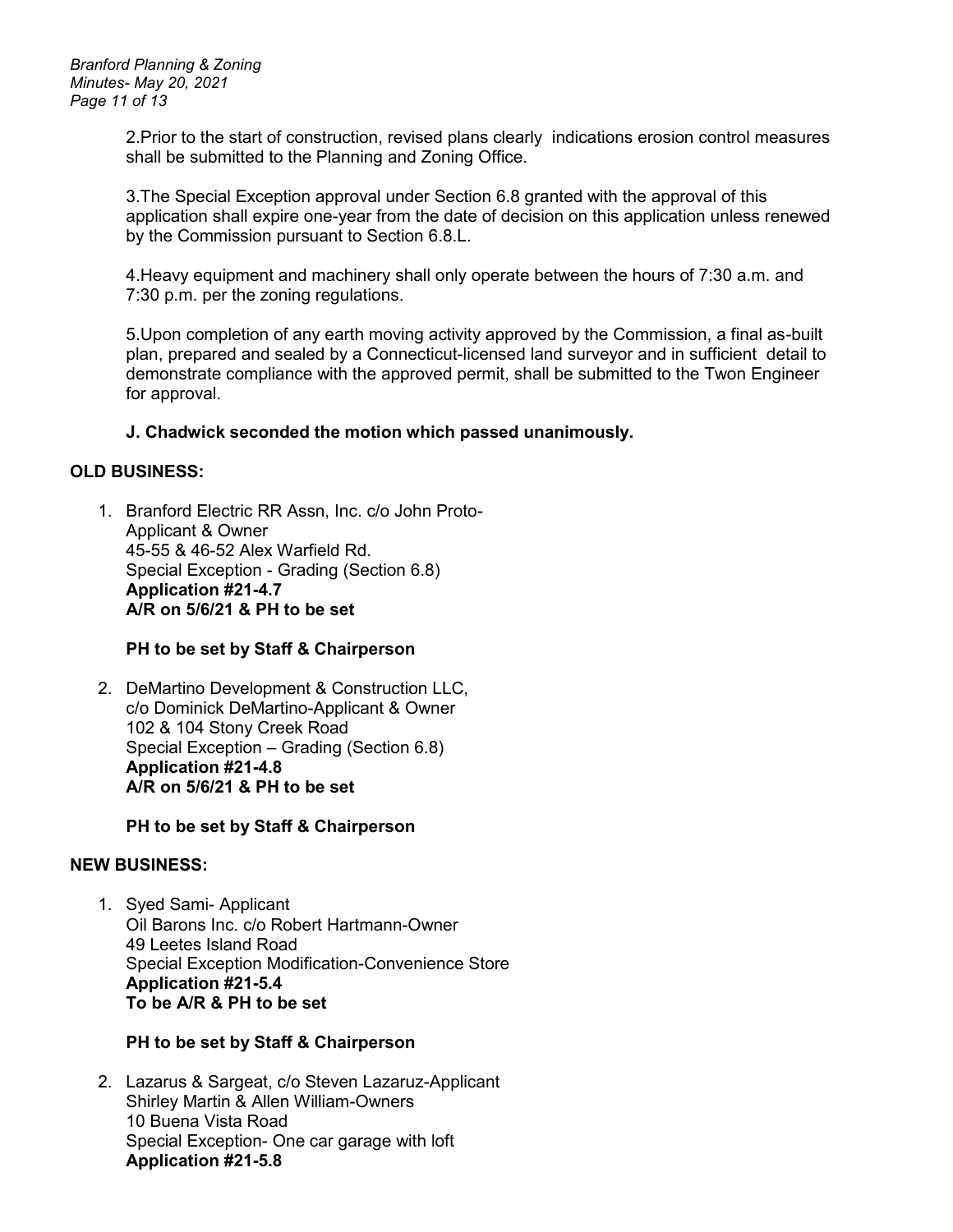*Branford Planning & Zoning Minutes- May 20, 2021 Page 12 of 13*

#### **To be A/R & PH to be set**

#### **PH to be set by Staff & Chairperson**

3. Will Brierley-Applicant Alison H. Brierly- Owner 18 Whiting Farm Road Special Exception - Accessory Apartment **Application # 21-5.7 To be A/R & PH to be set**

#### **PH to be set by Staff & Chairperson**

4. Brenna Begley-Applicant RGA Realty Management, c/o Robert Audet-Owner 539 Main Street Site Plan – Skincare Spa **Application #21-5.9 To be A/R**

#### **PH to be set by Staff & Chairperson**

5. Joseph Lepre-Applicant & Owner 8 Svea Avenue Special Exception-Two Family Dwelling **Application #21-5.10 To be A/R & PH to be set** 

**PH to be set by Staff & Chairperson**

# **OTHER BUSINESS:**

1. Time Extension Request for filing Mylar - 8 Howd Ave. Subdivision

# **Per H. Smith, this item is TABLED.**

2. Planner's Report

H. Smith noted the Governor's Executive order that was issued that day allows ZOOM meetings until June 30. The Commission will discuss other options for meetings after that date at the last meeting in June.

H. Smith then asked the Commission for clarification of a section in the regulations under "Coverage". He read it and believes the wording includes "decks" in the definition of "lot coverage" but wants to be clear as to whether the Commission agrees that decks are included in lot coverage.

After a brief discussion, the consensus was yes, decks are included in lot coverage.